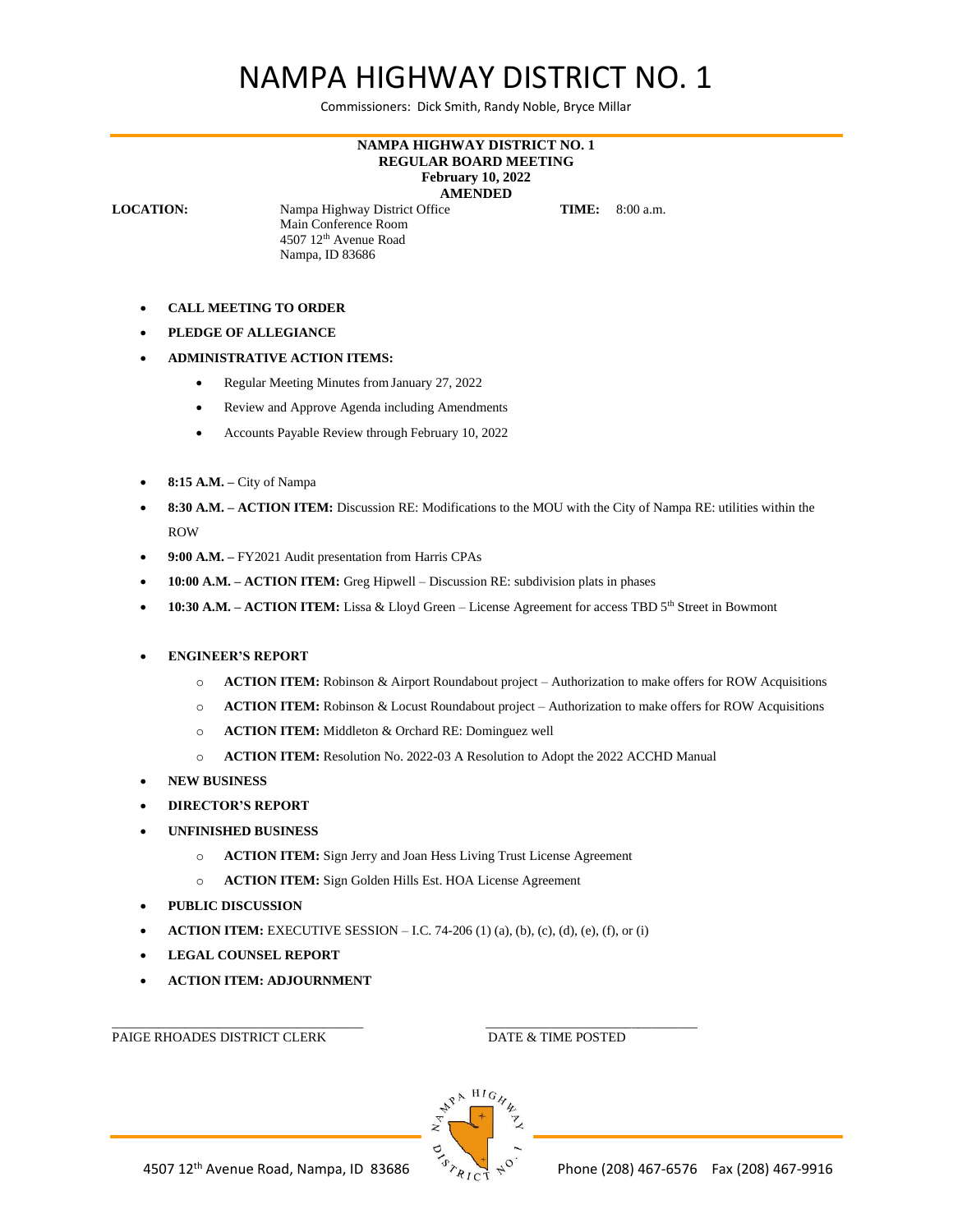## **NAMPA HIGHWAY DISTRICT NO. 1 REGULAR MEETING**

**PRESENT:** Commissioner Dick Smith, Commission Bryce Millar, and Commissioner Randy Noble; Attorney David Wynkoop, Director Devin Muchow, Engineer Nick Lehman; District Clerk Paige Rhoades; Right-of-Way Agent Eddy Thiel; Assistant Engineer Noble Lafferty **GUESTS:** Jeff Barnes, City of Nampa; Chuck Miller; Lloyd and Lissa Green

Chairman Dick Smith called the meeting to order at 8:00 a.m. and all present said the Pledge of Allegiance.

Commissioner Millar made a MOTION to approve the Regular Meeting Minutes from January 27, 2022. Commissioner Noble SECONDED the motion. MOTION CARRIED.

District Clerk Paige Rhoades advised the Board that the Auditor was on the agenda for 9:00 a.m. but cannot make this meeting. District Clerk Rhoades advised the Board that it has been rescheduled for the next meeting. Commissioner Noble made a MOTION to approve the agenda with said changes. Commissioner Millar SECONDED the motion. MOTION CARRIED.

Commissioner Millar made a MOTION to approve Accounts Payable through February 10, 2022. Commissioner Noble SECONDED the motion. MOTION CARRIED.

ROW Agent Eddy Thiel presented the Board with the License Agreement for Jerry & Joan Hess to allow landscaping and fencing in the ROW on Madison Road. Commissioner Noble made a MOTION to approve and authorize the Chairman to sign the License Agreement. Commissioner Millar SECONDED the motion. MOTION CARRIED.

ROW Agent Thiel presented the Board with the License Agreement for Golden Hills Subdivision for irrigation and possibly power. Commissioner Noble made a MOTION to approve and authorize the Chairman to sign the License Agreement. Commissioner Millar SECONDED the motion. MOTION CARRIED.

Jeff Barnes, with the City of Nampa appeared before the Board to discuss the current MOU between the City and Nampa Highway District. After discussion, Mr. Barnes stated that he will work with NHD staff to figure out a resolution to the concerns of the NHD Commissioners and Staff.

District Engineer Nick Lehman began the Engineer's work report.

For the Middleton & Orchard Signal Project, Engineer Lehman advised the Board that Knife River is working on the pipes. Knife River currently has 3 pipe crews on site vs the one crew they had originally planned on. So far, Knife River is ahead of schedule.

For Robinson & Airport Roundabout, Engineer Lehman advised the Board that John Hill is still working with Parcel #9, McNelis, to come to agreement.

For the public records request for the Lester property, Engineer Lehman has now provided all the requested documentation.

For Southside & Deer Flat Roundabout, Engineer Lehman advised the Board that the Final Design & ROW plans are under review. John Hill has submitted a proposal for the ROW negotiations for his services in the amount of \$29,850. Engineer Lehman advised the Board that John Hill will begin working on getting appraisals going.

For the Happy Valley & Victory Surplus Property, Engineer Lehman is working with Attorney Wynkoop on the purchase agreement and quitclaim deed for the small remainder parcel on the north side of Victory. The adjacent property owners, Robert & Tina Clure, will be purchasing it for \$9,300.00.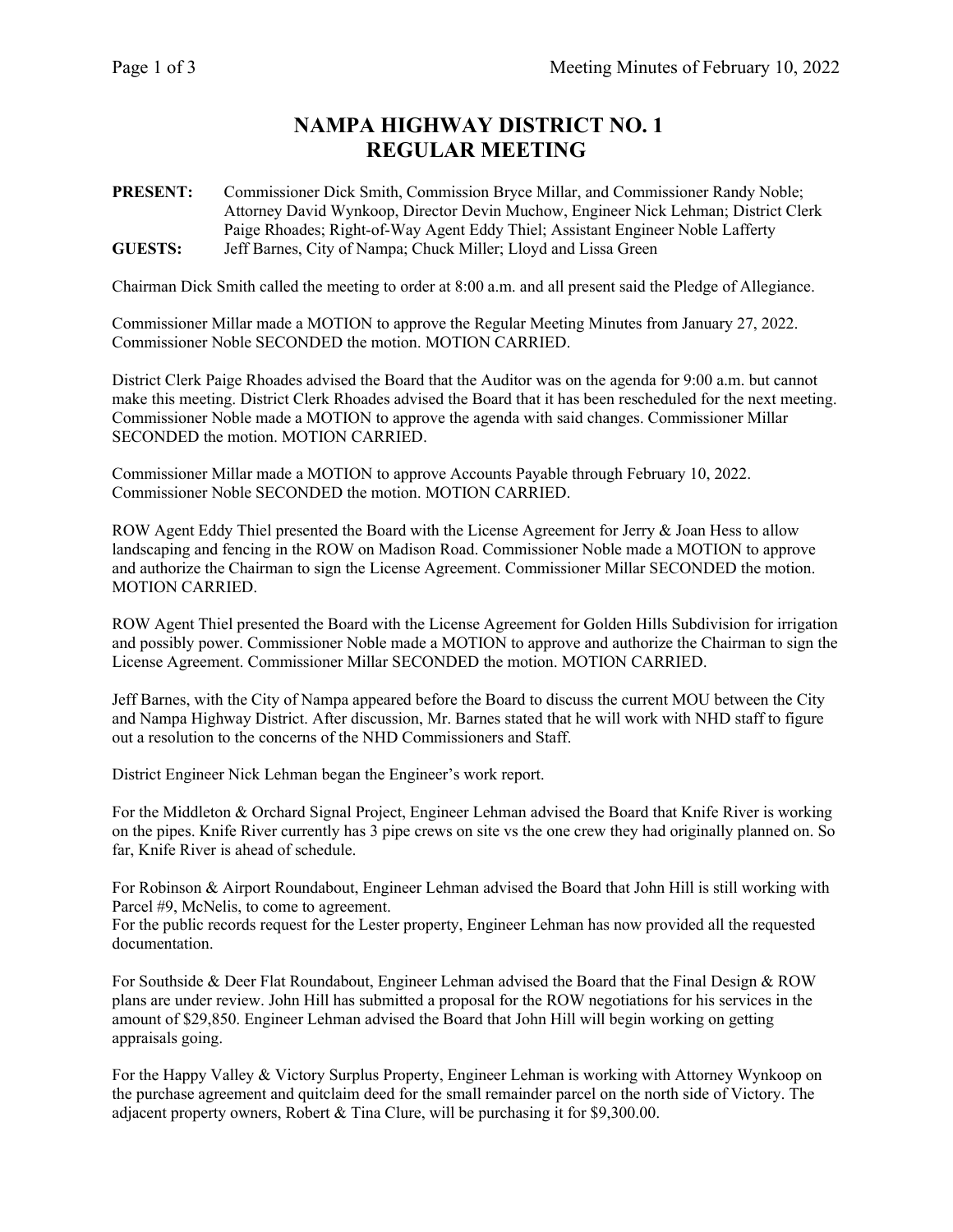Engineer Lehman has sent notices to other public agencies for the south parcel, but he has not heard anything back.

For the ACCHD 2022 Manual, Engineer Lehman advised the Board that standard practice with updates to the manual require a resolution and a motion to approve the changes. Commissioner Noble made a MOTION to approve and adopt Resolution 2022-03, A Resolution to adopt the 2022 ACCHD Standards Manual. Commissioner Millar SECONDED the motion. MOTION CARRIED.

For the FY 2022 Paving and Seal Coat bids, Engineer Lehman is working on putting together the bid packages. Bid Openings will be held on March 10, 2022, at 10:00 a.m. and 10:15 a.m.

For Robinson & Kuna Roundabout project, Engineer Lehman advised that staff is working on designs plans.

This completed the Engineer's work report.

At 9:25 a.m., Greg Hipwell appeared early for the 10:00 a.m. agenda item, to discuss the possibility of developing his new subdivision in phases but sign the plat for a full development upfront. The Board advised Mr. Hipwell that the Nampa Highway District no longer allows the plat to be signed prior to the completion of construction of the development. Mr. Hipwell will have to follow the NHD standards for his development.

Director Muchow began his work report

Director Muchow presented the Board with the Shop Report.

Director Muchow advised the Board that the Bridge Crew is done working on Melmont Road and have now moved to Locust Lane between Robinson Road and Happy Valley Road to replace some box culverts. Director Muchow advised the Board that the State will be inspecting 20-foot span bridges.

Director Muchow advised the Board that the Road Crew has finished up working on Farner Road. They have taken the grinder to Melmont Road between Dearborne Road and Lynwood Road to work on rebuilding that section.

Director Muchow advised the Board that the insurance has sent a check for the totaling of the sander. We bought back the damaged sander for a reasonable price and the Shop Department will try to salvage what they can from the damaged sander. Director Muchow advised the Board that if they are interested in purchasing a replacement sander for next year, they should do that soon because when he got a new quote for a replacement, Utility said they were out a year for new sanders.

This completed the Director's work report.

Attorney Wynkoop provided the Board with some legal updates regarding surplus property and the plat process.

At 10:30 a.m., Lloyd & Lissa Green appeared before the Board with builder Chuck Miller to discuss a License Agreement for access to the TBD 5<sup>th</sup> Street in Bowmont. Right-of-Way Agent Theil discussed the details of the request. Mr. Green discussed the intentions of the access. After discussion, Commissioner Noble made a MOTION to approve the License Agreement to allow access to the TBD 5<sup>th</sup> Street in Bowmont. Commissioner Millar SECONDED the motion. MOTION CARRIED.

Commissioner Millar made a MOTION to adjourn at 10:32 a.m. Commissioner Noble SECONDED the motion. MOTION CARRIED.